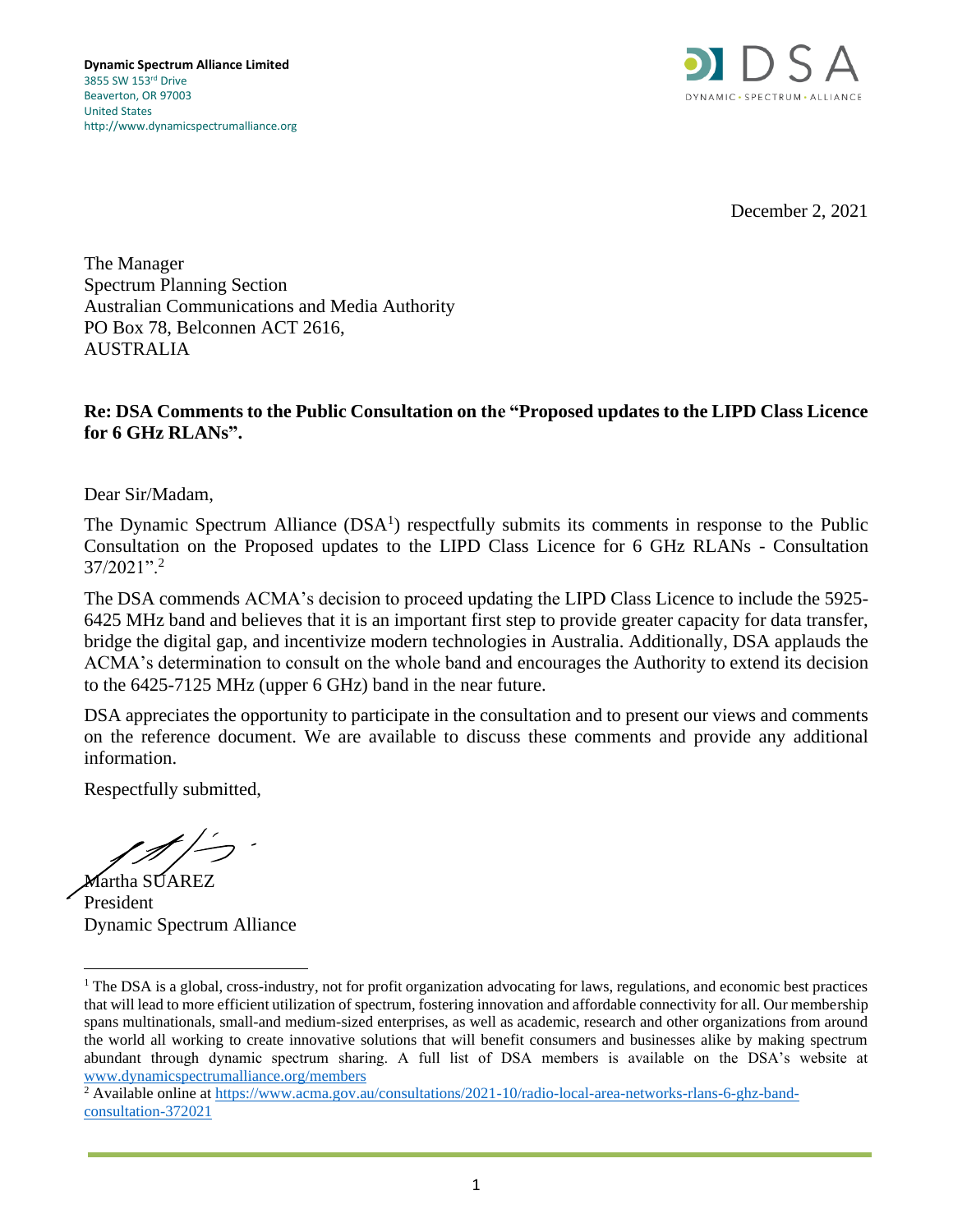

#### **DSA RESPONSES TO QUESTIONS**

#### **Lower 6 GHz band/proposed update to the LIPD Class Licence**

**1. Are the proposed out-of-band emission limits of -37 dBm/MHz for outdoor very low power (VLP) devices and -27 dBm/MHz for low power indoor devices suitable, both in terms of protecting intelligent transport systems (ITS) services and their effect on the operation of RLAN devices near/adjacent to the 5925 MHz boundary?**

The DSA recommends an out of band emissions (OOBE) limit of -27 dBm/MHz in the spectrum band immediately below the lower edge (5.925 GHz) of the 6 GHz band for very low power devices and low power indoor devices. It is the same OOBE limit adopted for the previous generation of Wi-Fi technology (known 802.11ac or Wi-Fi 5) and has been in use for years.

Based on the proposed IEEE channel plan below, the lowest frequency 20 MHz wide channel in the 6 GHz band begins at 5925 MHz. The lowest frequency 40- , 80-, and 160 MHz wide channels begin at 5925 MHz. If the ACMA adopts a 'constant PSD approach', the channel's EIRP limit is reduced proportionately with the reduction in channel width. The expectation is that the larger Wi-Fi channel widths (80- and 160 MHz) will predominate in the 6 GHz band and smaller Wi-Fi channel widths (40 and 20 MHz) will predominate in the 5 GHz bands. Thus, the DSA sees an effective 20 MHz guard band between the lower portion of the 6 GHz band and the upper portion of the 5.9 GHz band.

# 5 925 MHz to 7 125 MHz IEEE Channel Plan

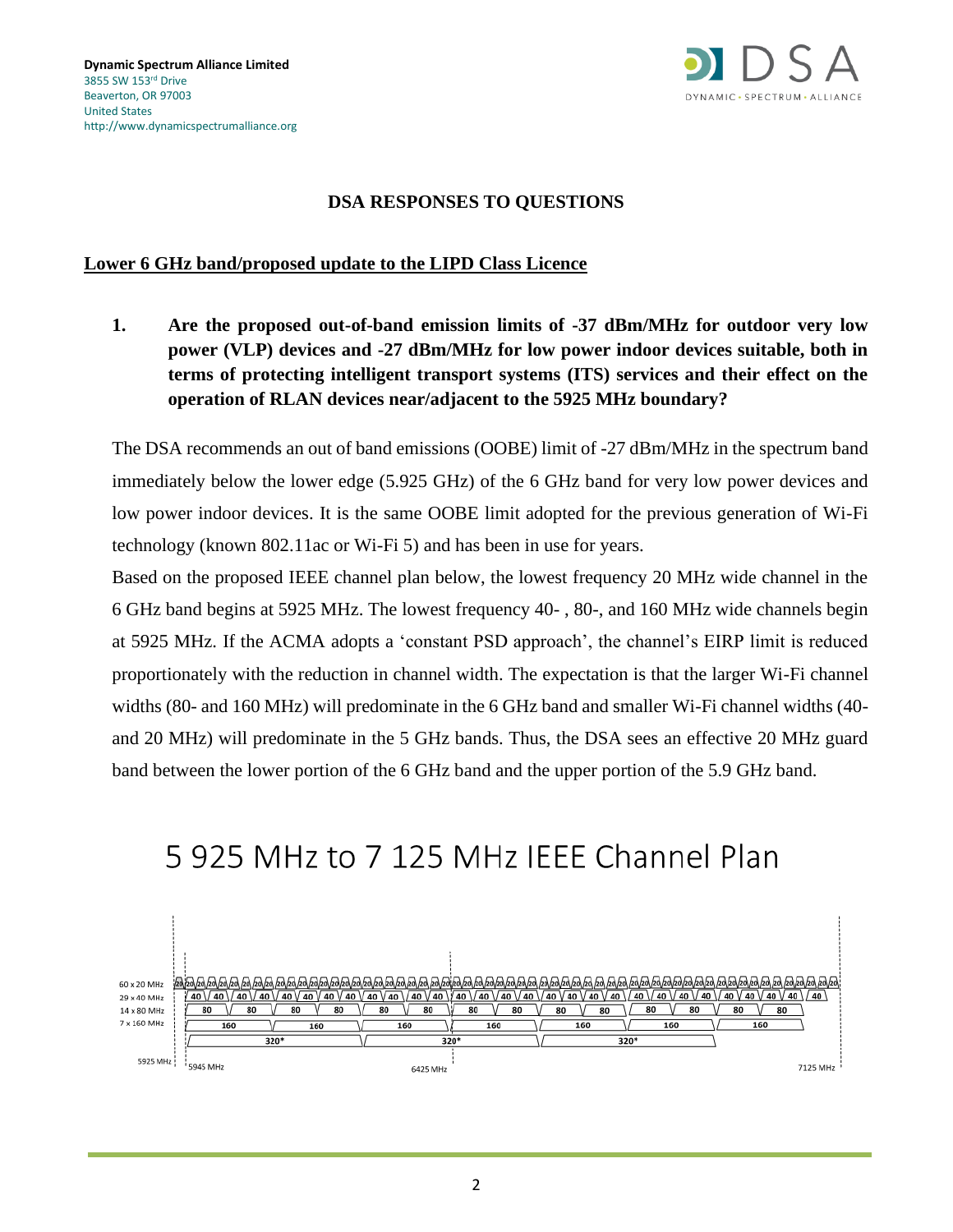

The -27 dBm/MHz OOBE limit, when combined with indoor use, in the case of indoor Access Points and Subordinate Access Points and very low power, in the case of VLP devices, and the effective lower 20 MHz guard band created as a result of the 6 GHz band plan, should be more than sufficient to protect incumbents operating in frequency bands immediately below the 6 GHz band.

Additionally, when ACMA establishes its certification procedures for indoor Access Points and indoor Subordinate Access Points, DSA recommends it should permit manufacturers to verify the OOBE value using an RMS detector (or other appropriate techniques for measuring average power). In the United States, the Federal Communications Commission (FCC) believed that in the case of 6 GHz indoor access points and subordinate devices RMS measurement were more appropriate than peak power measurement as RMS measurements represent the continuous power being generated from a device. Additionally, the FCC noted that the key reason why peak power detection is used for restricted radiation devices operating in the U.S. 5 GHz band is because one of the incumbents that must be protected from harmful interference are military radars that are more susceptible to the peak power density level.<sup>3</sup>

**2. Is the specification of contention management protocols in the LIPD Class Licence necessary to enable equitable access between potentially competing technologies such as RLANs and 5G new radio-unlicenced (NR-U) services? If so, is the proposed condition, and the language used to express it, appropriate?**

DSA believes that the contention management protocols in the LIPD Class Licence and the descriptive language are acceptable and appropriate.

#### **3. Are there any broader comments on the proposed update to the LIPD Class Licence?**

DSA encourages the ACMA to adopt the following technical conditions for wideband operations of 6 GHz Class License LPI equipment:

• Device Category: Low-Power Indoor

<sup>3</sup> At 197-198.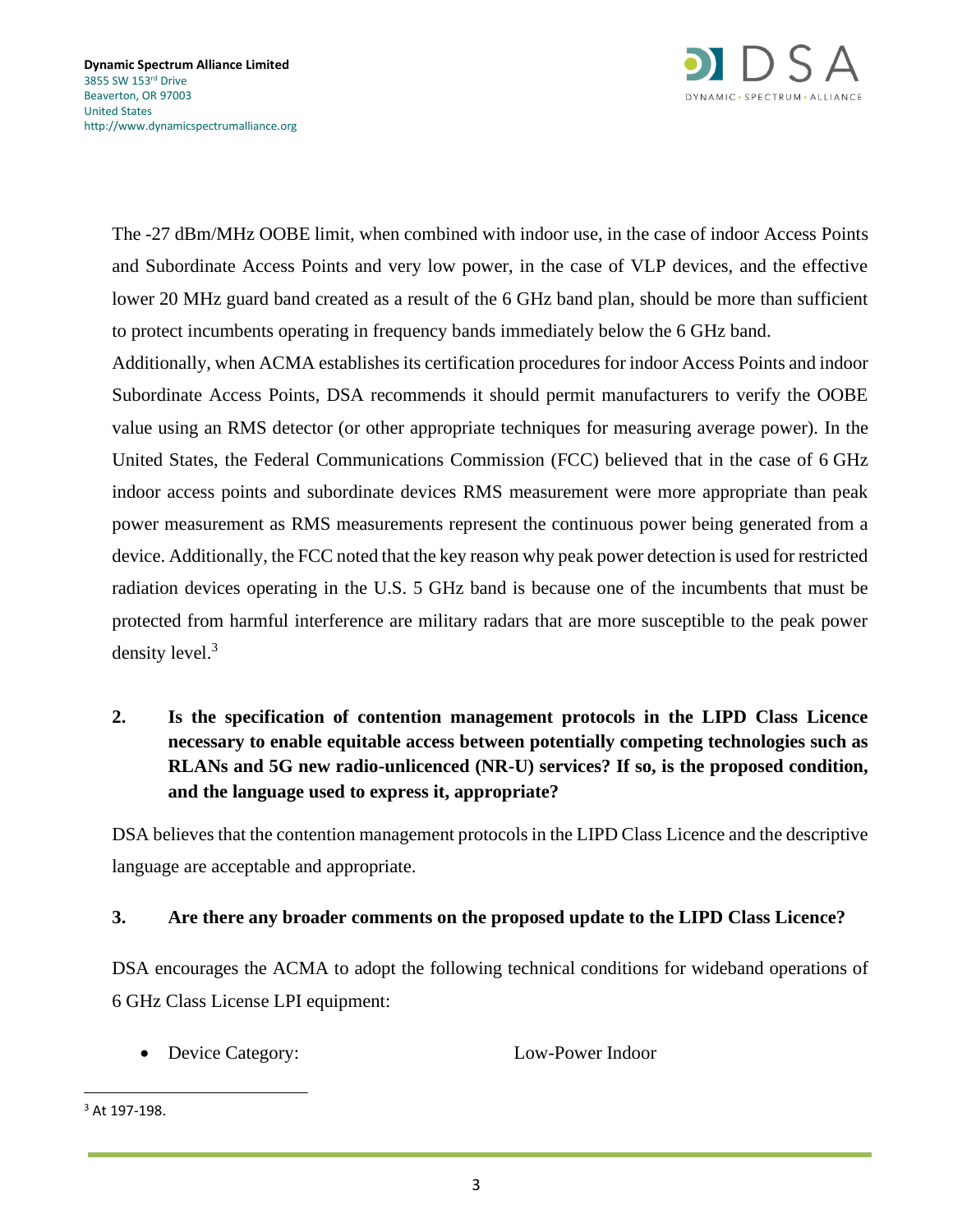

- Maximum Transmit power (e.i.r.p) 30 dBm
- Maximum Power Spectral Density (psd) 11 dBm/MHz

By specifying limits for both transmit power and power spectral density, ACMA can simultaneously enable improved performance for RLAN operation and protect incumbent services. A PSD of 11 dBm will enable 30 dBm operation in 80 MHz and 160 MHz channels, and 320 MHz channels as Wi-Fi 7 becomes available, which will significantly improve RLAN coverage in-home and for enterprise applications. At the same time, a PSD limit of 11 dBm allows 24 dBm in a 20 MHz channel, which is consistent with ACMA's current proposed power limits, and is sufficient to protect FS and other incumbent services.

#### ACMA should make available a LIPD class licensed across the entire 5925-7125 GHz band

By every measure, the demand for spectrum for RLAN use continues to grow unabated, driven largely by mobile video. RLANs have many unique uses in residential and enterprise settings but also support licensed use. In fact, "Wi-Fi" offloading has increased with each generation of mobile wireless service. According to the Cisco Visual Networking Index: Global Mobile Data Traffic Forecast Update, 2017– 2022 White Paper, Wi-Fi offloading has increased from 30 percent of the traffic for 2G phones to 40 percent of the traffic on 3G phones, 59 percent of the traffic on 4G phones, and is expected to transport 71 percent of the traffic on 5G phones. There is an insufficient amount of 5 GHz spectrum in Australia to meet this demand as most sub-bands where a LIPD class license is available come with lots of restrictions attached to protect incumbents. Even an additional 500 MHz in the 6 GHz will not fully address this demand.

As broadband speeds to a residence continue to increase, a bottleneck is starting to appear in the link from the home's Wi-Fi access point to the user's Wi-Fi enabled device, especially in households where there are multiple Wi-Fi enabled devices in operation at the same time. This has become more evident globally during the time of the COVID pandemic. As parents work from home and children learn remotely, there are often multiple video conference applications open on multiple devices concurrently. This can amount to a considerable amount of RLAN bandwidth. If ACMA makes available a LIPD class licensed across the entire 5925-7125 GHz band, it would allow it to get out in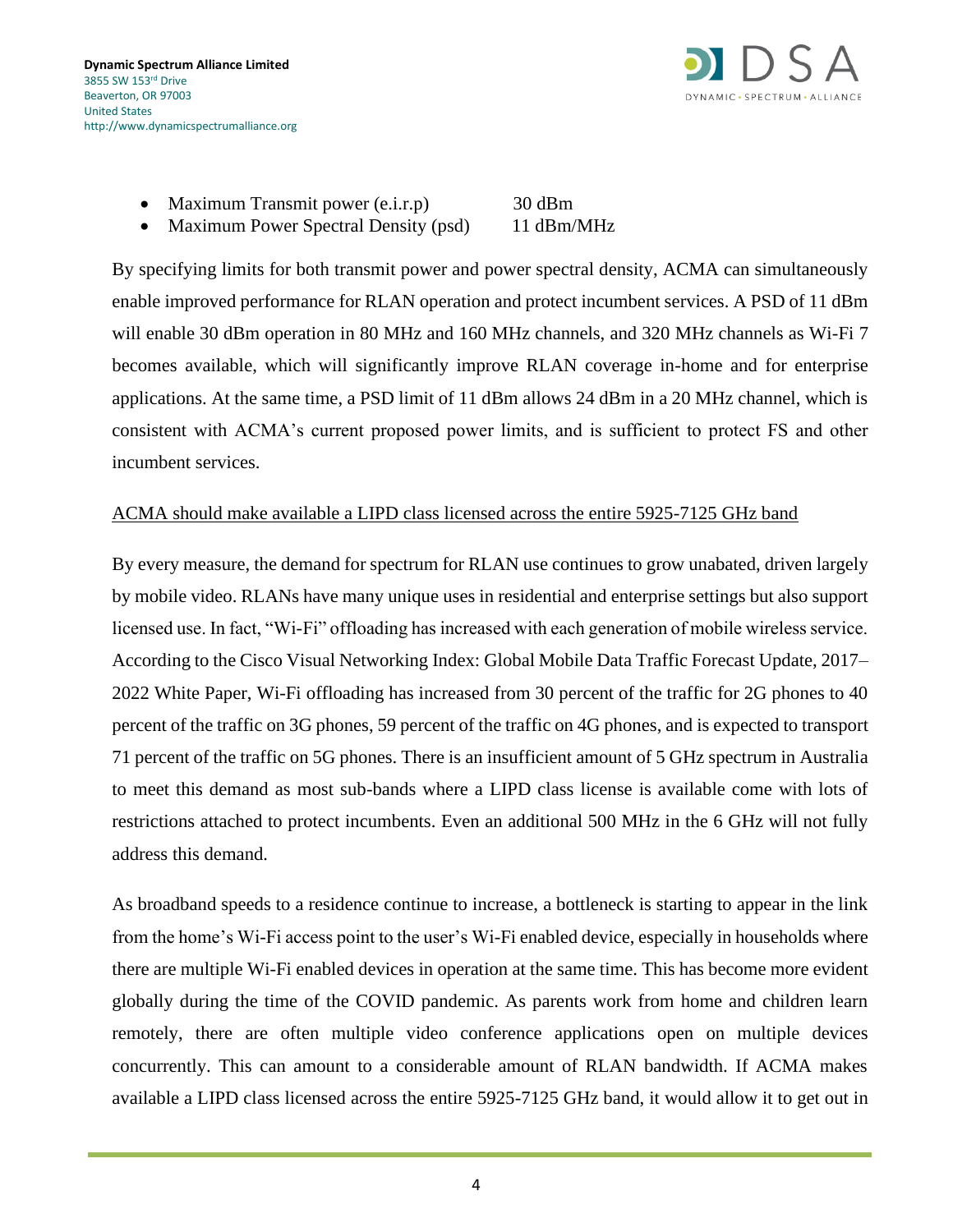

front of this issue and ensure that the link from the homes access point to the Wi-Fi enabled device does not become the bottleneck in Australian residences. Furthermore, 1200 MHz of spectrum in the 6 GHz band will enable 7 channels of 160 MHz of bandwidth, and this will open up the full range of opportunity provided by the Fibre-to-the-Home (FTTH) and the Fibre-to-the-Node (FTTN).

#### **Upper 6 GHz band/higher power RLAN devices**

## **4. Should the ACMA make arrangements that permit high-gain directional antennas (for example, for wireless internet service providers in remote areas) under a class licensing regime?**

Yes, the ACMA should permit high-gain directional antennas under a class licensing regime, while also protecting incumbent services in the band. DSA believes that WISPs providing broadband access to residential consumers in less densely populated areas of Australia could benefit from that decision. If the ACMA permits outdoor standard power access points, WISPs can either provide greater bandwidth capacity to each home served by a local network or can serve more homes on the same network with the current bandwidth capacity.

The DSA encourages the ACMA to consider adopting rules permitting standard power operations, including those using high-gain directional antennas, under an automated frequency coordination system (AFC). There are unique high-power indoor and outdoor RLAN operations that can benefit from this category of device. With less than 15,000 incumbent frequency assignments recorded over the entire Australian landmass, and the majority of them being terrestrial fixed services, the DSA believes that Standard Power access points (and client devices) could operate throughout the band under AFC control, making efficient use of the spectrum without any detrimental impact on current users.

## **5. If 'high power' class-licensed devices were to be introduced under an AFC system, what aspects of the system would need to be considered in setting it up? Is there interest from industry in administering such a system?**

The DSA would entirely support the proposal to rely on AFC systems to manage access to the 6 GHz band by "high-power" class devices, building on the hard work of DSA's member companies to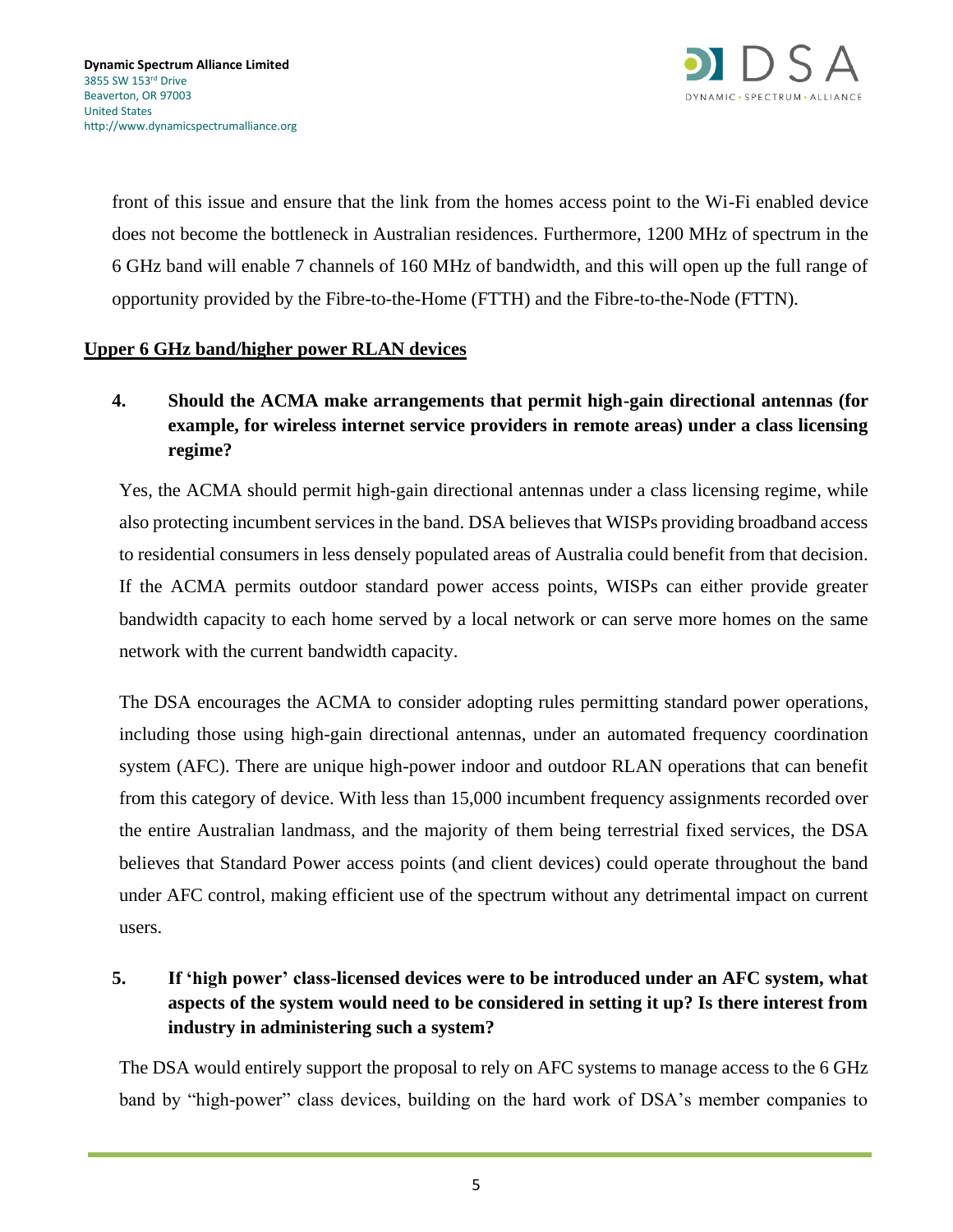

increase economic and consumer value of spectrum resources. Since its founding in 2013, the DSA has been at the forefront of advancing automated dynamic shared spectrum technology and regulatory frameworks - from Television White Spaces to the Citizens Broadband Radio Service to the 6 GHz AFC – DSA has worked with regulators and industry around the world to drive adoption of proven shared spectrum techniques. Our members are well positioned to deliver on the ACMA's vision for the 6 GHz band, including the AFC.

The DSA suggests that the ACMA performs a first order assessment regarding the comprehensiveness and accuracy of the registered information about fixed links across the country. DSA understands that there are military users in portions of the 6 GHz band (e.g., defence radars). Some thinking would have to be done regarding how to protect these incumbents, protect any location sensitive information, and still allow the AFC to function properly.

Furthermore, taking into account the recent progresses in the U.S. regarding the request of 6 GHz AFC proposals, the DSA suggests the ACMA adopt the same model.

#### **6. If 'high power' class-licensed devices were to be introduced under an AFC system:**

#### • **Is there interest from industry in administering such a system?**

DSA believes there is interest from industry associations and/or companies in administering AFC systems in Australia. Multiple DSA members have already or are poised to file proposals with the FCC for AFC systems in the United States. We anticipate that these same companies will be interested in offering AFC services in Australia as well.

One Australian WISP organisation previously suggested to the ACMA that it would be prepared to operate an AFC-like system on behalf of industry in another band. We believe it is likely other industry associations and/or individual companies would be interested in doing so in the 6 GHz band.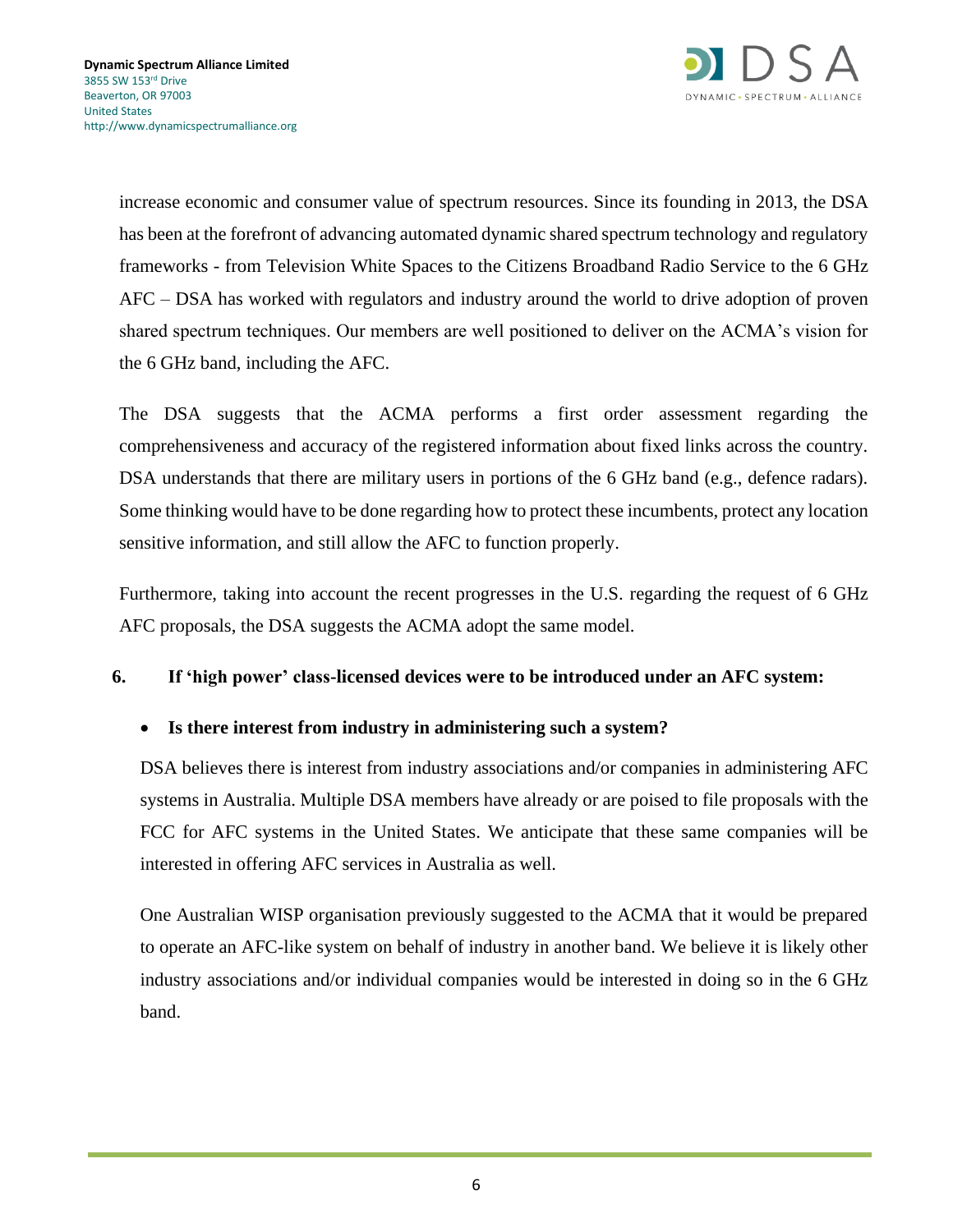

• **Are there any impediments to developing and/or operating a system in Australia? What could be done to help enable, or otherwise encourage, the development and/or operation of a system in Australia?**

None that DSA is aware of. DSA encourages the ACMA to provide clear rules and to set up an efficient path for AFC system certification in Australia.

• **To what extent would an Australian system need to be aligned with those to be implemented elsewhere? What scope could there be for customisation in an Australian system?**

If an Australian system is aligned with those implemented elsewhere, it will lower barriers to adoption and scale. DSA encourages the ACMA to adopt rules and a certification process similar to those defined by the FCC in the United States.

Other than customizing the AFC system implementation to accommodate the specifics of the ACMA database of licensed FS, we do not see any reason for the ACMA not to follow the FCC approach.

• **What aspects of an AFC system would need to be considered in the design, establishment, and ongoing operation, of such a system, including:**

o **regulator and industry commitments**

Industry would need to ensure the system is open access, while the regulator would need to ensure ongoing access to, and accuracy of, the database.

# o **IT infrastructure and system design, including security and system reliability issues**

Future tiered access would enable better access to the spectrum for users. Currently, FS is protected by way of RALI-FX3, but these levels of protection may not lead to the best use of the spectrum. While existing systems may need to be grandfathered for a defined period, an increase in required design fade margin for future systems would improve FS resilience and allow greater and more flexible use of the spectrum in regional and remote areas of Australia.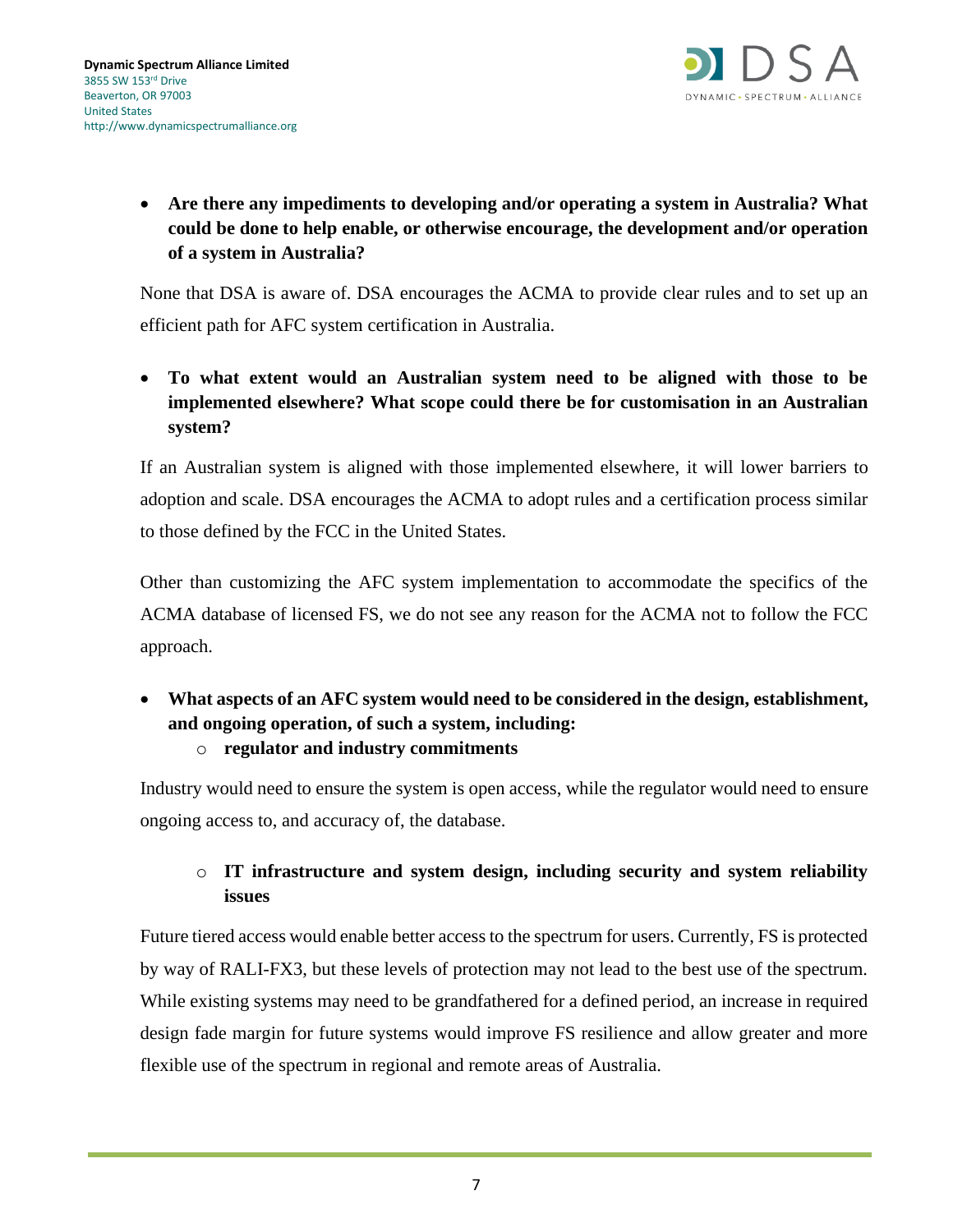

UK Ofcom have changed the fade margin requirement for new FS in the upper 6 GHz band (35 dB as opposed to 10 dB), which also provides greater protection against a raised noise floor due to other licensed users. This has the side benefit of making these links more robust in the unlikely event that an RLAN is somehow in a location where its transmissions temporarily reduce the fade margin of a given FS receiver. The ACMA could adopt similar provisions in regional areas over the entire 6 GHz RLAN band, perhaps based on a reduced system availability for future FS. Given that, other than some long hauls systems in Queensland and western Australia, the majority of FS are deployed within a few 100km of the coast along the population 'J Curve', making the spectrum available to 'open' systems by way of AFC would remove significant regulatory burden and reduce the cost of deploying both feeder and reticulation systems in regional and remote areas.

Other systems using the band are small in number, comprising mostly Earth Receive stations and TV Outside Broadcast (TVOB). As the Earth Station assignments are limited in number, the current internationally recognised protection levels continue to apply. TVOB is a light use of the band and is not generally fixed in nature.

Earth Receive stations would receive the required protection via the AFC system. Other systems in the band including transportable Earth stations are transmitters; because RLAN would be secondary, this should not pose a problem.

Mobile Satellite Services (MSS) feeder link receivers (space receive) systems also require consideration. These systems are applications of the FSS (Earth-to-space), operating under RR No. 5.458B, and were 'dimensioned' considering large numbers of existing and planned fixed service assignments common in (most countries). Australian RLAN distribution will mirror Australia's population distribution which coupled with RLAN operational characteristics indicates that they will produce no greater interference than FS links to a spaceborne MSS receiver in orbit.

#### o **ongoing interaction between the ACMA and system operators?**

Again, the DSA recommends that ACMA follow a similar approach with regard to these issues as have the FCC in the United States and ISED in Canada. In addition, the DSA notes that industry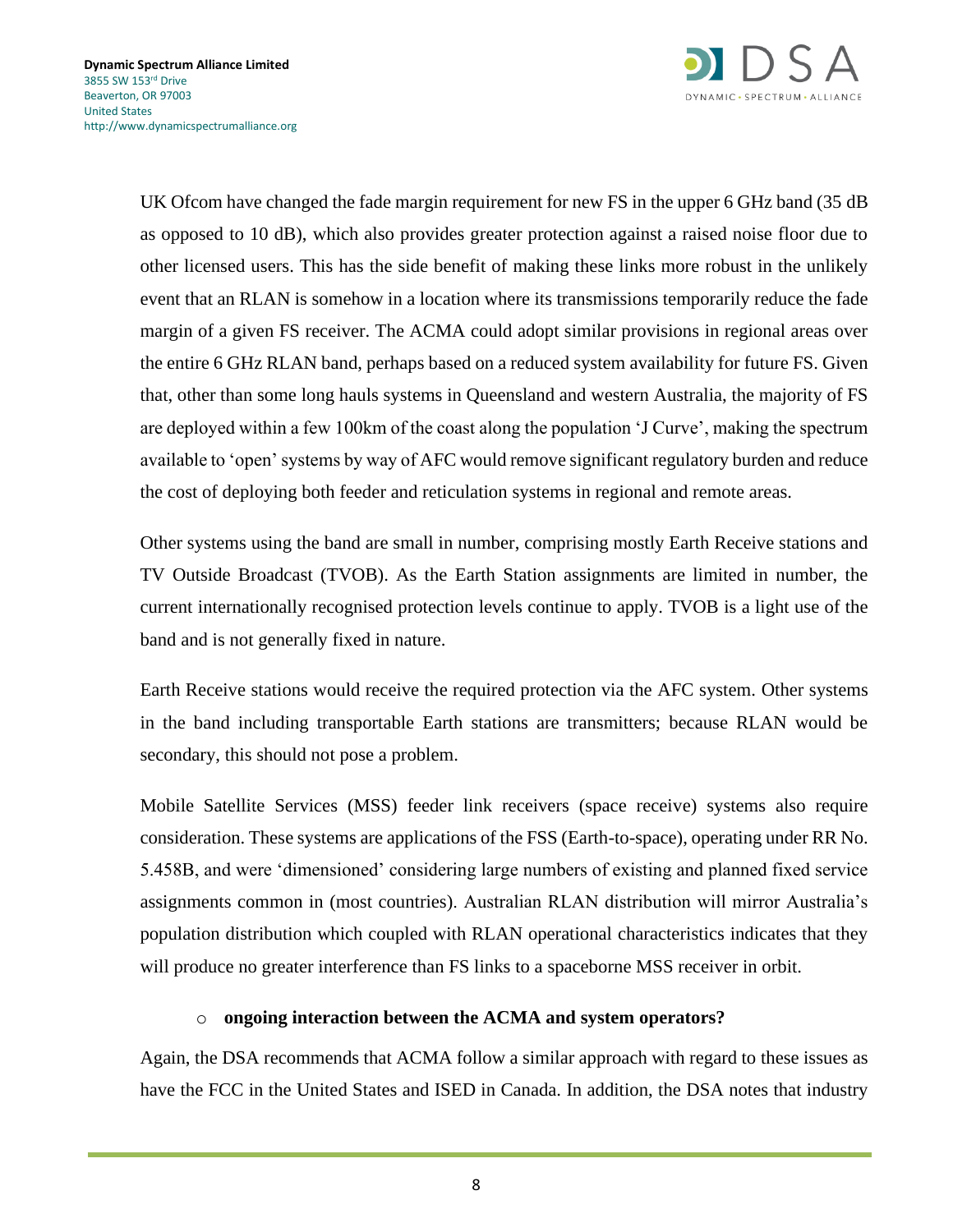

has been actively working for more than two years to develop the necessary standards to facilitate the introduction of Standard Power devices and AFC systems. For example, the Wi-Fi Alliance formed its AFC Task Group in July 2019 to develop recommendations on the AFC System and Device compliance test specification for consideration by FCC and other regulatory bodies as input for their certification processes. Specifically, the Wi-Fi Alliance has developed compliance specifications for the AFC Reference Model, AFC System, AFC Device and the Interface between AFC System and AFC Device. The specifications are flexible and scalable manner and can be revised and customized to address region specific AFC requirements such as those presented by  $ACMA.<sup>4</sup>$ 

The Wi-Fi Alliance formed its AFC Task Group in July 2019 to develop recommendations on the AFC System and Device compliance test specification for consideration by the FCC and other regulatory bodies as input for their certification processes. Specifically, the Wi-Fi Alliance has developed compliance specifications for the AFC Reference Model, AFC System, AFC Device and the Interface between AFC System and AFC Device. The specifications are flexible and scalable in manner and can be revised and customized to address region- specific AFC requirements such as those presented by the ACMA. The Wi-Fi Alliance specifications can be found here.

Building upon the Wi-Fi Alliance AFC model, and to drive the global 6 GHz standard power Wi-Fi market forward, Broadcom, Cisco, and Meta Platforms have created an open-source project in the Telecom Infra Project (TIP) called Open AFC Software Group. Open AFC will allow the Wi-Fi industry to collaborate on an AFC system, share knowledge and learnings, and reduce costs. This will allow non-profit organizations and trade associations to provide service for their members, operators to cost-effectively enable AFC based standard power Wi-Fi for their subscribers, and/or device makers to enable standard power Wi-Fi for their customers.

<sup>&</sup>lt;sup>4</sup> The Wi-Fi Alliance specifications are available online a[t here.](https://www.wi-fi.org/downloads-registered-guest/AFC_Specifications_and_Test_Plans.zip/38132)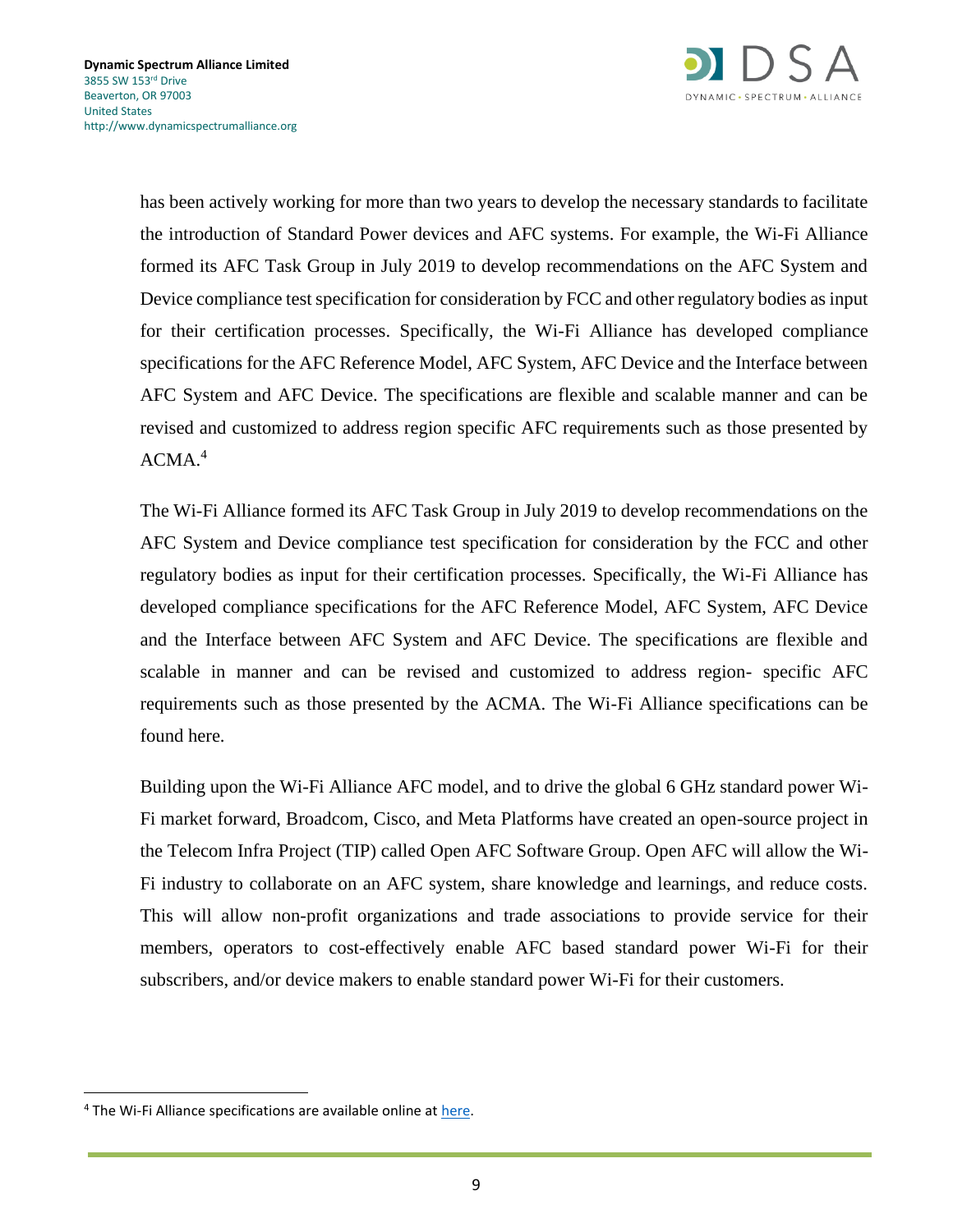

In summary, Open AFC will ensure a robust market, allowing anyone wanting to provision standard power Wi-Fi to be able to do so, and thereby catalysing a new era for the Wi-Fi industry.

## **7. If 'high power' devices were to be introduced under a manual registration process, what might those arrangements look like? Would the introduction of apparatus licensing for such devices be an appropriate option?**

DSA believes that instead of a manual registration process, an AFC-coordinated approach would provide the maximum benefit for the use of "high power" devices.

This would appear to be identical to the current FX-3 process already available for point-to-point systems. For these deployments, AFC is a far more flexible option that places less burden on the user and will deliver optimum use of the spectrum, especially in regional Australia.

In the case of point-to-multipoint, high-power RLAN AFC combined with channel agility provides a viable tool for coordinating these systems with legacy fixed links and other services. Light-touch regulation will be key to maximising the benefit derived from the spectrum, especially for regional areas.

Given the accuracy of the ACMA database and ease of access, maximum benefit from the use of the spectrum would be delivered by an open, but AFC-coordinated, use of the band by RLAN devices and other LIPD.

## **8. Would there be advantages in implementing different licensing and/or access management arrangements in different geographic areas for the use of high power RLAN devices?**

DSA believes there would be no advantages in implementing different licensing and/or access management arrangements in different geographic areas. Having different access management arrangements in different parts of the country raises costs, complexity and destroys the opportunity for national enterprises to utilize consistent standard power arrangements. AFC technology is a consistent approach for high power RLAN devices that would serve Australia's economy. AFC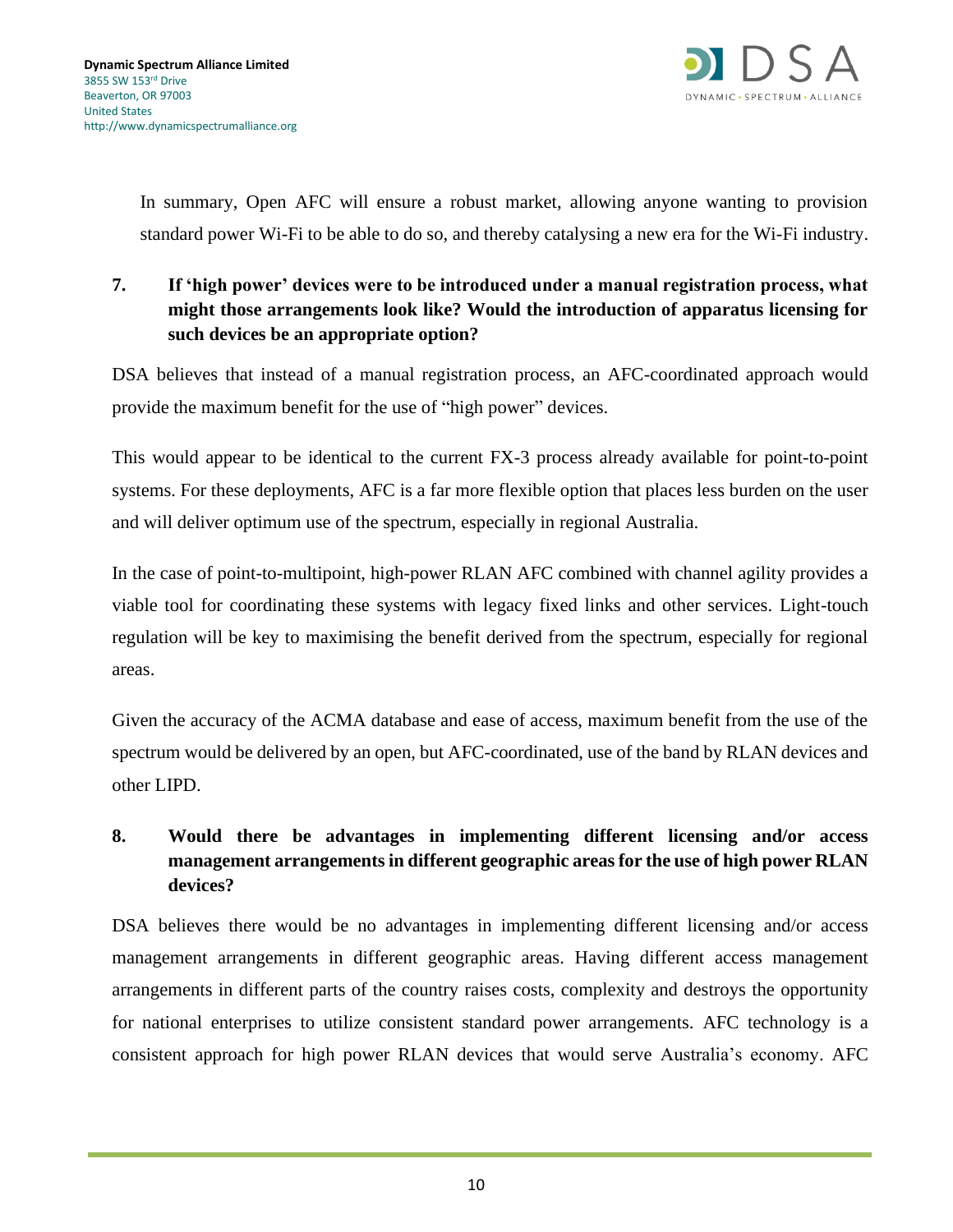

approach could facilitate the establishment of different rulesets for different geographic coverage areas across the continent.

## **9. Are there additional sharing scenarios and/or studies relevant to this band that have not been identified in this paper?**

Results of RKF Engineering Solutions LLC's Monte Carlo Simulation for MSS Gateways in Mexico are Applicable to Australia.

The DSA would like to bring to ACMA's attention a coexistence study conducted by RKF Engineering Solutions, LLC (RKF) and included as part of our submission in response to the Instituto Federal de Telecomunicaciones – Mexico's consultation on the prospective use of the entire 6 GHz band (5925- 7125 MHz) by three classes of license-exempt devices.<sup>5</sup> DSA contracted with RKF to study the risk of harmful interference for the proposed RLAN usage (e.g., standard power, low power indoor and very low power license-exempt devices; operations up to the proposed EIRP limit for each device class, and with each class of device permitted to operate throughout the entire 5925-7125 MHz frequency range) to incumbent FSS satellite uplink services in Mexico, select FS links in Mexico City, and the new MSS (space-to-earth) gateway site located outside of Mexico City. The MSS gateway antenna will receive transmissions from the MSS satellite stations in 6875 to 7075 MHz frequency range. The Mont-Carlo Simulation and accompanying analysis showed that the risk of harmful interference to FSS uplinks, the FS links, and the earth station antennas at the MSS gateway site is extremely low. With respect to the MSS gateway site, the MSS operator could create physical barriers (e.g., plant trees, build a berm) and work with its neighbours in the vicinity of the site to further reduce the already minimal probability of an exceedance of the interference protections criteria.

Fourteen companies and organizations have applied to become AFC system operators in the US

In September 2021, the United States FCC requested proposals from interested parties to become  $6$  GHz AFC system operators. On November  $30<sup>th</sup>$ , a total of fourteen companies and organizations,

<sup>5</sup> Study available online at [http://dynamicspectrumalliance.org/wp-content/uploads/2021/10/2021-08-RKF-Frequency-](http://dynamicspectrumalliance.org/wp-content/uploads/2021/10/2021-08-RKF-Frequency-Sharing-for-RLAN-in-Mexico.pdf)[Sharing-for-RLAN-in-Mexico.pdf](http://dynamicspectrumalliance.org/wp-content/uploads/2021/10/2021-08-RKF-Frequency-Sharing-for-RLAN-in-Mexico.pdf)